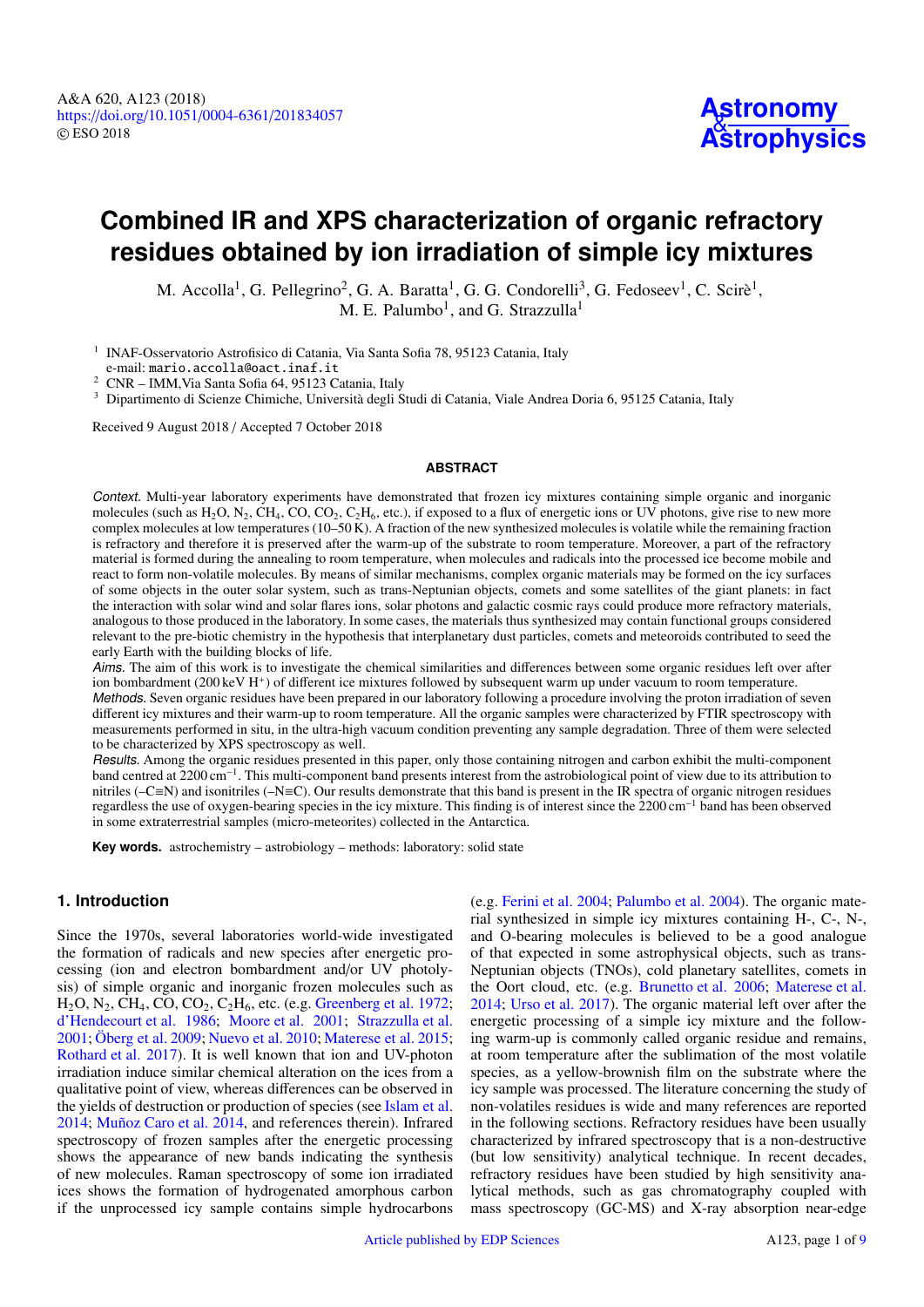structure (XANES). These techniques allow the detection of complex molecules in the organic residues even if they are present in low abundance. For instance, a multi-diagnostic approach (IR, GC-MS and XANES) has been used to study the organic residues formed after UV photolysis [\(Materese et al.](#page-8-13) [2014\)](#page-8-13) and after electron bombardment [\(Materese et al.](#page-8-6) [2015\)](#page-8-6) of  $N_2$ :CH<sub>4</sub>:CO icy mixtures in relative proportion (100:1:1). In both cases the authors reveal the presence of glycolic acid  $(C_2H_4O_3)$ , 3-hydroxypropionic acid  $(C_3H_6O_3)$  and urea (CH<sub>4</sub>N<sub>2</sub>O), while lactic acid (C<sub>3</sub>H<sub>6</sub>O<sub>3</sub>), oxalic acid (C<sub>2</sub>H<sub>2</sub>O<sub>4</sub>), 2-hydroxybutyric acid  $(C_4H_8O_3)$  and glyceric acid  $(C_3H_6O_4)$  are detected only in the residue left over after UV irradiation of the sample. [Muñoz Caro et al.](#page-8-16) [\(2002\)](#page-8-16) and [Nuevo et al.](#page-8-5) [\(2010\)](#page-8-5) detect some amino acids analysing by GC-MS some refractory residues obtained from photoprocessed astrophysical ice analogue mixtures. Other authors (e.g. [Kaiser & Balucani](#page-8-17) [2001;](#page-8-17) [Hudson et al.](#page-8-18) [2008;](#page-8-18) [Fedoseev et al.](#page-8-19) [2015\)](#page-8-19) propose different pathways to form amino acids starting from hydrolysis of nitrogen-rich organic matter formed upon energetic and thermal processing of icy mixtures. The detection of complex molecules in organic residues is considered relevant from the astrobiological point of view in the hypothesis that the delivery of extraterrestrial organic compounds by means of interplanetary dust particles (IDPs), comets and meteorites may have contributed to seed the early Earth with the building blocks of life few billion of years ago (see [Cobb et al.](#page-8-20) [2015;](#page-8-20) [Altwegg et al.](#page-8-21) [2016,](#page-8-21) and references therein).

In this paper we study seven different organic residues, each obtained after proton irradiation of seven icy mixtures with different amount of carbon, nitrogen, oxygen and hydrogen bearing species. The seven solid samples are characterized by means of in situ transmittance infrared spectroscopy. Three of these samples are selected to be studied also by X-ray photoelectron spectroscopy (XPS) for more in-depth elemental analysis. These two analytical techniques allow us to stress analogies and differences between the seven samples.

The paper is organized as follows: Sect. [2](#page-1-0) describes both the procedure to prepare the seven refractory organic samples and the experimental set-up used to develop and characterize them. In Sect. [3](#page-2-0) the experimental results are presented, focusing on the differences and similarities among the IR spectra of the seven samples. Moreover, for three of these samples, an elemental analysis, performed by means of XPS spectroscopy, is displayed and discussed. In Sect. [4](#page-7-0) we discuss the experimental results in view of their astrophysical implications in Sect. [5.](#page-8-22)

## <span id="page-1-0"></span>**2. Experimental procedure**

# 2.1. Sample preparation and IR spectroscopy

The preparation and the IR characterization of the organic samples are performed in the Laboratory for Experimental Astrophysics (LASp) at INAF – Osservatorio Astrofisico di Catania (Italy). The laboratory is equipped with an experimental setup thought to study the interaction between energetic ions or photons with icy mixtures, analogous to those observed in several astrophysical scenarios. A schematic drawing of the equipment is shown in Fig. [1.](#page-1-1) The apparatus consists of a stainless steel ultrahigh-vacuum (UHV) chamber, operating at a pressure of around  $10^{-9}$  mbar, directly connected to a 200 kV ion implanter (Danfysik 1080-200) able to generate and accelerate an ion beam with energy up to 200 keV per single ionization and finally to aim it at a substrate (acting as sample holder) inside the UHV chamber. The substrate (usually an infrared-transparent window



<span id="page-1-1"></span>[Fig. 1.](https://dexter.edpsciences.org/applet.php?DOI=10.1051/0004-6361/201834057&pdf_id=1) Schematic view of the experimental set-up in the Laboratory for Experimental Astrophysics (LASp) at INAF – Osservatorio Astrofisico di Catania (Italy).

such as KBr or silicon) is placed in thermal contact with a cold finger of a closed-cycle He cryostat, whose temperature can be varied between 16 and 300 K. The substrate forms an angle of 45◦ both with the ion beam and with the infrared beam coming from the IR source of a spectrometer. A hole in the cold finger allows the infrared beam to be transmitted through the infraredtransparent substrate so that transmittance IR spectra can be easily taken in situ, even during ion bombardment, without tilting the sample.

A separate mixing chamber is used to prepare the gaseous mixture and to admit it into the UHV chamber by means of a needle valve. When the gaseous mixture is admitted into the main chamber, it freezes onto the substrate previously cooled forming the icy sample. During the ice growing, the thickness is monitored by checking the interference fringes produced by a He–Ne laser beam reflected at near normal incidence both by the vacuum-film and film-substrate interfaces. Laser light enters and leaves the chamber through a fused silica window whose surface is parallel to the substrate inside the chamber (see Fig. [1\)](#page-1-1). Further details about the method for the thickness measurements are reported in [Urso et al.](#page-8-23) [\(2016\)](#page-8-23).

In situ infrared transmission spectra are taken at oblique incidence (45◦ ) by a Fourier transform infrared (FTIR) spectrometer (Bruker-Vertex 70): on the wall of the UHV chamber, two KBr windows facing each other allows the infrared light coming from the spectrometer to enter and exit. On its path inside the chamber, the infrared light crosses the sample and its transparent holder. A rotatable polarizer is placed along the path of the IR beam outside the UHV chamber and allows us to take spectra both with the electric vector parallel (*p*-polarized) and perpendicular (*s*-polarized) to the plane of incidence.

The seven organic samples analysed in this work are listed in Table [1](#page-2-1) and are produced by 200 keV proton irradiation of different frozen gases at 17 K, following a well-established laboratory procedure described hereafter. The elemental composition of the organic residues is strictly linked to the icy mixtures from which they are originated. The experimental procedure to prepare the seven organic residues is identical for all the samples in Table [1](#page-2-1) and consists of the following six steps: (1) the chosen gaseous mixture is prepared into a mixing chamber formerly evacuated at a pressure lower than  $10^{-6}$  mbar; (2) by means of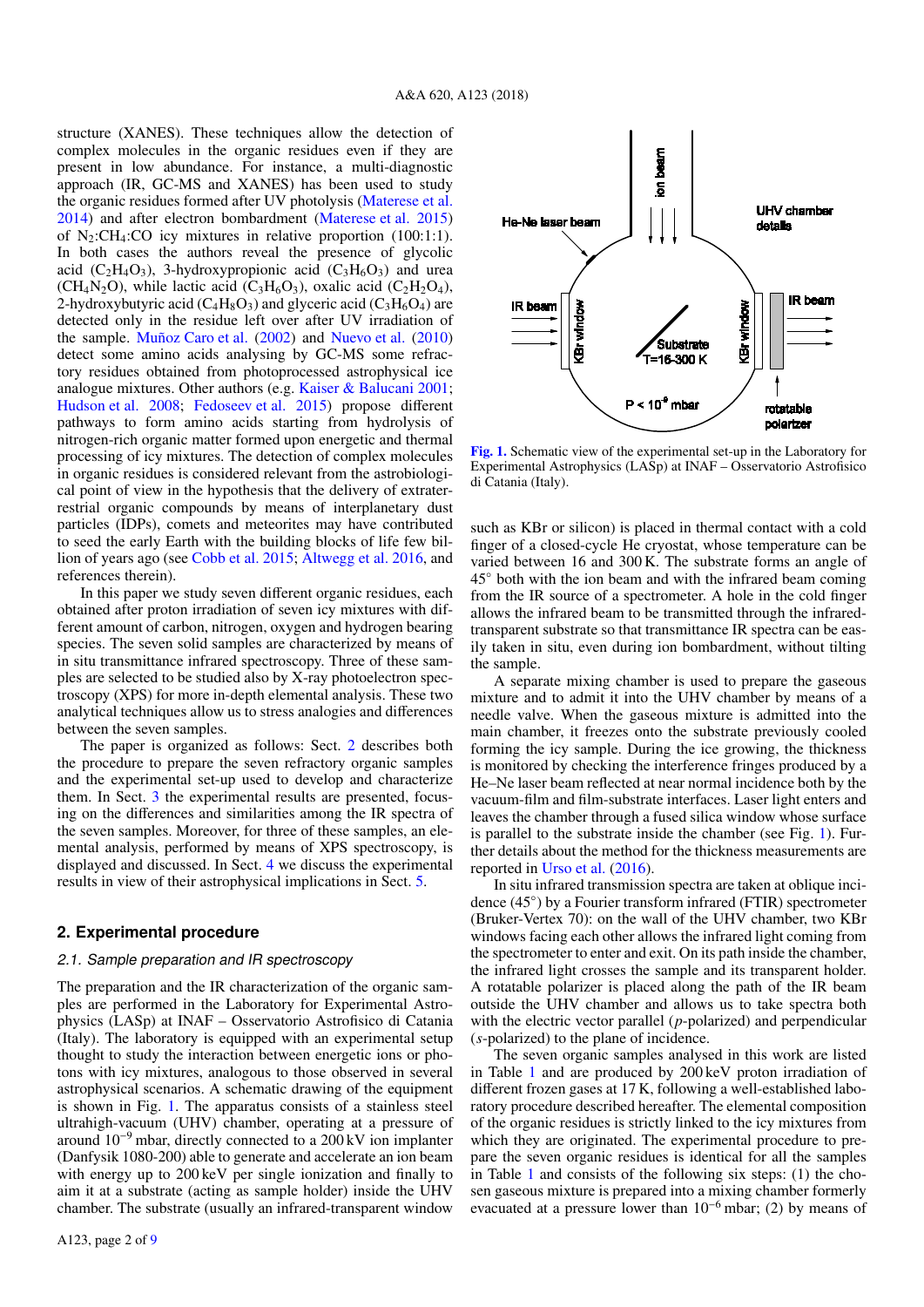Table 1. The seven samples analysed in this paper.

<span id="page-2-1"></span>

| No.           | Icy mixture<br>(at 17 K)                         | Thickness<br>$(\mu m)$ | N<br>% | $\%$ | $\%$                     | Н<br>$\%$ | Ar<br>$\%$               | Ion projectile                      | Dose<br>(eV/16u) | Organic residue<br>(at 290 K) |
|---------------|--------------------------------------------------|------------------------|--------|------|--------------------------|-----------|--------------------------|-------------------------------------|------------------|-------------------------------|
|               | $N_2:CH_4(1:1)$                                  | 2.2                    | 29     | 14   |                          | 57        | -                        | $200 \,\mathrm{keV} \,\mathrm{H}^+$ | 126              | Res#1                         |
|               | $N_2:CH_4:CO(1:1:1)$                             | 1.3                    | 22.    | 22   |                          | 45        | $\overline{\phantom{0}}$ | $200 \,\mathrm{keV} \,\mathrm{H}^+$ | 106              | Res#2                         |
|               | $N_2$ :CH <sub>4</sub> :H <sub>2</sub> O (1:1:1) | 1.3                    | 20     | 10   | 10                       | 60        | $\overline{\phantom{0}}$ | $200 \,\mathrm{keV} \,\mathrm{H}^+$ | 122              | Res#3                         |
| 4             | $N_2:C_8H_{18}(1:1)$                             | 2.8                    |        | 29   | $\overline{\phantom{0}}$ | 64        | $\overline{\phantom{0}}$ | $200 \,\mathrm{keV} \,\mathrm{H}^+$ | 16               | Res#4                         |
|               | $N_2:C_8H_{18}(9:1)$                             | 2.8                    | 41     | 18   | —                        | 41        | $\overline{\phantom{0}}$ | $200 \,\mathrm{keV} \,\mathrm{H}^+$ | 16               | Res#5                         |
| 6             | $Ar:C_8H_{18}(10:1)$                             | 2.8                    |        | 22.  | —                        | 50        | 28                       | $200 \,\mathrm{keV} \,\mathrm{H}^+$ | 16               | Res#6                         |
| $\mathcal{I}$ | CO:CH <sub>4</sub> (1:1)                         | 2.2                    |        | 29   | 14                       | .57       | —                        | $200 \,\mathrm{keV} \,\mathrm{H}^+$ | 120              | Res#7                         |

a needle valve, the prepared gaseous mixture is admitted into the main chamber where it freezes on a KBr substrate at 17 K; (3) the growth of the ice on the substrate is continuously monitored with the laser interference fringe measurement system; (4) after deposition, the infrared spectrum of the initial sample is taken; (5) then the icy mixture is bombarded by 200 keV  $H^{\dagger}$  ions at various irradiation steps as long as the total energy released by impinging ions reaches the required value: after each irradiation step IR spectra are taken; (6) finally, the irradiated icy mixture is gently warmed up to room temperature under vacuum condition overnight: a brownish material, the refractory organic residue, is present on the surface of the KBr substrate after all the volatile species embedded in the irradiated ice have sublimated.

For each sample discussed in this paper, we collected the IR spectra before, during and after ion irradiation, during annealing of the substrate to follow the sublimation of the volatile components and finally at room temperature. All the IR spectra shown in this paper are taken in situ, with the electric vector parallel (*p*-polarized) to the plane of incidence, resolution of 1 cm<sup>−</sup><sup>1</sup> and sampling of 0.25 cm<sup>−</sup><sup>1</sup> . The thicknesses reported in the third column of Table [1](#page-2-1) for each icy sample are measured before ion bombardment. Each of these frozen samples has a thickness lower than the penetration depth of the incoming ions as theoretically predicted by the SRIM code [\(Ziegler et al.](#page-8-24) [2008\)](#page-8-24). The thicknesses of the corresponding refractory residues left over after all the volatile species in the irradiated frozen mixtures have sublimated are not directly measurable. According to the measurements presented by [Baratta et al.](#page-8-25) [\(2015\)](#page-8-25) using similar experimental conditions, we can state that the thickness of each residue typically decreases by 85–90% with respect to that of the un-irradiated ice. In this paper the energy deposited by the incoming ions to the seven samples (dose) is calculated by multiplying the ion fluence by the stopping power (i.e. the amount of energy deposited per unit path length; eV cm<sup>2</sup> mol<sup>-1</sup>) given by SRIM code [\(Ziegler et al.](#page-8-24) [2008\)](#page-8-24). For each sample, the obtained value is reported in the penultimate column of Table [1:](#page-2-1) dose is given in eV/16u, which is a convenient way to characterize chemical changes and to enable a direct comparison with other experiments using various samples [\(Strazzulla & Johnson](#page-8-26) [1991\)](#page-8-26). A more detailed description of the equipment available in the LASp can be found elsewhere (e.g. [Strazzulla et al.](#page-8-3) [2001;](#page-8-3) [Palumbo et al.](#page-8-11) [2004;](#page-8-11) [Islam et al.](#page-8-8) [2014;](#page-8-8) [Baratta et al.](#page-8-25) [2015\)](#page-8-25).

## 2.2. XPS analysis

X-ray Photoelectron Spectroscopy (XPS) measurements are performed at the Dipartimento di Scienze Chimiche, Università di Catania, using a PHI ESCA/SAM 5600 Multi-technique spectrometer equipped with a Mg standard X-ray source. The pressure in the chamber is  $\sim 10^{-9}$  mbar. The analyses are carried out at 45◦ photoelectron takeoff angle relative to the sample surface with an acceptance angle of  $\pm 7^{\circ}$ . The binding energy (BE) scale is calibrated by centring the C1s signal of the hydrocarbon and adventitious carbon component at 285.0 eV.

Measurements of XPS are performed ex situ. Hence, organic samples are extracted from the vacuum chamber in the Laboratory for Experimental Astrophysics, stored in laboratory for a time frame of some hours and then placed into the XPS vacuum chamber.

## <span id="page-2-0"></span>**3. Results**

#### 3.1. In situ FTIR characterization

Figure [2](#page-3-0) shows the in situ transmission infrared spectra in optical depth scale of the seven organic residues in the spectral region 4000–1000 cm<sup>−</sup><sup>1</sup> . Each spectrum has been collected at room temperature the day after the ion irradiation of the corresponding icy mixture. In situ measurements performed in the ultra-high vacuum condition prevent any contamination of the residues.

Table [1](#page-2-1) shows which elements are present in each icy sample and their relative abundances (i.e. number of atoms) before ion bombardment. In the following subsections, to facilitate the discussion, we have divided the IR spectra into three different spectral regions: (1) 3900–2300 cm<sup>-1</sup>; (2) 2300–2000 cm<sup>-1</sup>; (3) 1900–1000 cm<sup>-1</sup>.

### 3.1.1. Spectral region: 3900–2300 cm−<sup>1</sup>

Keeping in mind the elemental composition of the icy mixtures from which the seven organic residues are prepared, the possible functional groups falling in the spectral region  $3900-2300$  cm<sup>-1</sup> are:  $-NH_{-}$ ,  $-NH_{2}$ ,  $-OH$ ,  $-CH_{3}$ , and  $-CH_{2}$ -.

We now consider Fig. [3:](#page-3-1) Res #2 and Res #3 exhibit a broad structured band between 3500 and 2500 cm<sup>−</sup><sup>1</sup> probably due to  $-NH<sub>2</sub>$  and  $-NH<sub>-</sub>$  (primary and secondary amine functional groups respectively) and –OH functional groups, with an overlapping of C–H stretching features observed on top of this broad band [\(Baratta et al.](#page-8-25) [2015;](#page-8-25) [Materese et al.](#page-8-6) [2015\)](#page-8-6). Res #1 and Res #5 display similar features due to the amines and an overlapping of C–H [\(Imanaka et al.](#page-8-27) [2004\)](#page-8-27). In this case we can exclude the contribution of –OH functional groups because Sample #1 and Sample #5 do not contain any oxygen-bearing species; furthermore the measurements are performed in situ in the ultra-high vacuum condition and thus we can exclude any contamination into the residue.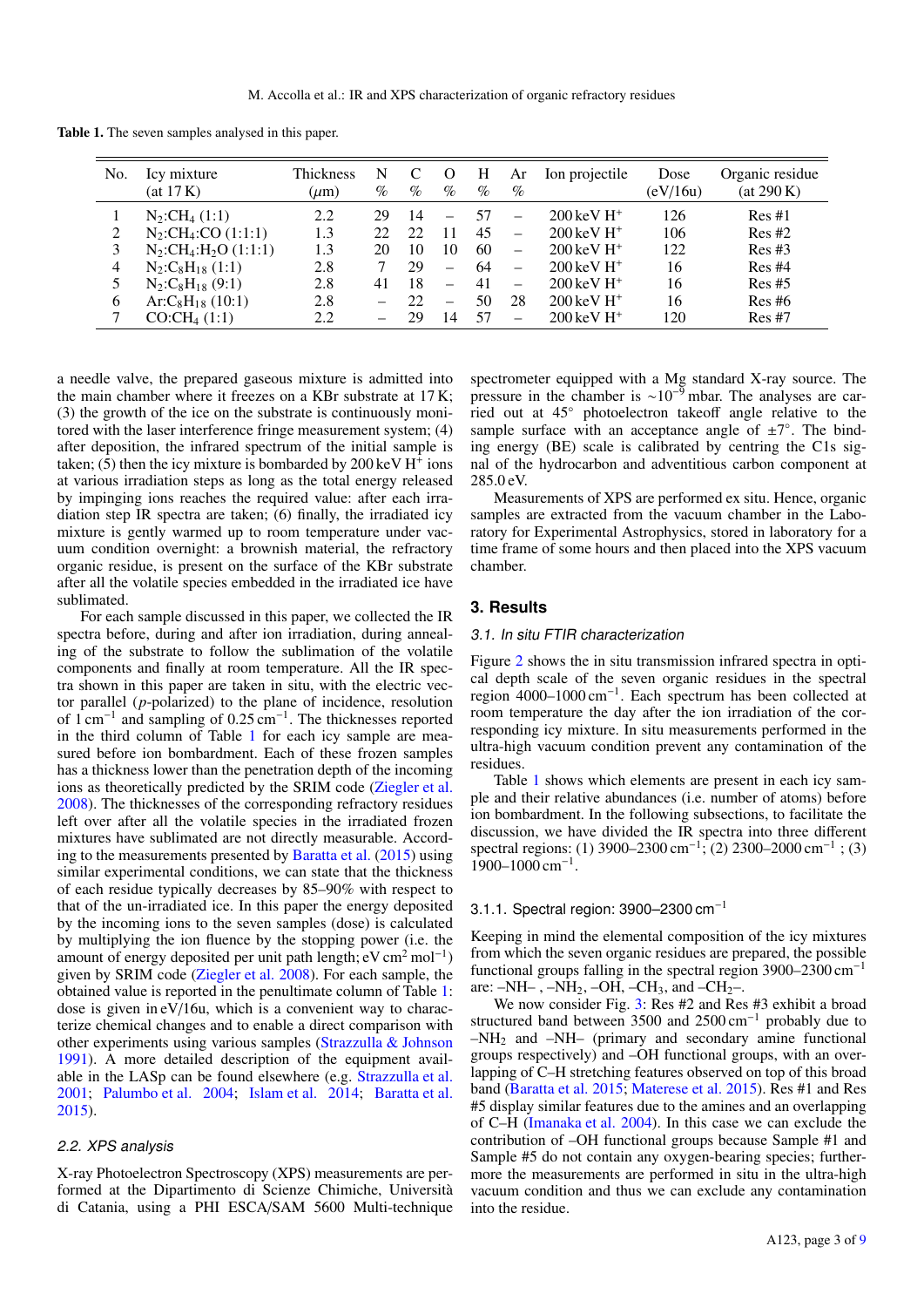

<span id="page-3-0"></span>[Fig. 2.](https://dexter.edpsciences.org/applet.php?DOI=10.1051/0004-6361/201834057&pdf_id=2) Infrared spectra of the seven organic residues analysed in this work. Spectra are taken in situ at room temperature and are vertically shifted for clarity.

Looking at Fig. [3,](#page-3-1) we notice that the seven residues exhibit three features close to each other (at 2960, 2927 and 2870 cm<sup>−</sup><sup>1</sup> ) peculiar of the aliphatic C–H bonds. In particular, the 2870 cm<sup>-1</sup> and 2960 cm<sup>-1</sup> bands are attributed respectively to  $-CH_3$  symmetric and asymmetric stretching, while the 2927 cm<sup>−</sup><sup>1</sup> band is attributed to  $-CH_2$  symmetric stretching [\(Gautier et al.](#page-8-28) [2012;](#page-8-28) [Greenberg et al.](#page-8-29) [1995\)](#page-8-29). We can also note that the intensity of these three features varies according to the residue taken into consideration, mostly depending on the elemental abundances of the icy mixture before ion irradiation. For instance, Sample #4 and Sample  $#5$  are both composed of nitrogen  $(N_2)$  and octane  $(C_8H_{18})$  but with different initial ratio (see Table [1\)](#page-2-1): in Sample #4 N/C is 0.25 while in Sample #5 N/C is greater than two. As Sample #4 and Sample #5 had identical thickness and suffered the same dose, we can directly compare the IR spectra of the two corresponding residues (namely Res #4 and Res #5): the lower availability of nitrogen in Sample #4 promotes the formation of the aliphatic chains and inhibits the formation of nitriles. Hence, Res #4 exhibits CH stretching mode features more intense and CN features less intense than those observed in Res #5 (see more details in Sect. [3.1.2\)](#page-3-2). The organic residue Res #7, originated by ion irradiation of the icy mixture containing carbon monoxide (CO) and methane (CH<sub>4</sub>), exhibits a multi-component band between 3600 and 3060 cm<sup>−</sup><sup>1</sup> mainly due to O–H bonds.

### <span id="page-3-2"></span>3.1.2. Spectral region: 2300–2000 cm−<sup>1</sup>

As discussed elsewhere (e.g. [Palumbo et al.](#page-8-30) [2000a,](#page-8-30)[b\)](#page-8-31), the spectral region 2300–2000 cm<sup>-1</sup> draws special interest from astrobiologists because the triple CN bonds of nitriles that are considered relevant to pre-biotic chemistry, fall in this region. Looking at Fig. [4,](#page-3-3) we noticed that the residues originated by icy mixtures free of nitrogen (Res #6 and Res #7) exhibit no important features in this spectral region. The IR spectrum of Res #4 shows very weak features in this spectral region: although the icy Sample #4 before ion bombardment contains nitrogen, the great availability of carbon  $(N/C = 0.25)$  promotes the formation of C–H aliphatic bonds to the detriment of CN bonds.

Vice versa, Res #1, Res #2, Res #3 and Res #5 exhibit a multi-picked band centred at about 2200 cm<sup>-1</sup>. The vertical



<span id="page-3-1"></span>[Fig. 3.](https://dexter.edpsciences.org/applet.php?DOI=10.1051/0004-6361/201834057&pdf_id=3) Infrared spectra (3900–2300 cm<sup>-1</sup> region) of the seven organic residues analysed in this work. Spectra are collected in situ at room temperature.



<span id="page-3-3"></span>[Fig. 4.](https://dexter.edpsciences.org/applet.php?DOI=10.1051/0004-6361/201834057&pdf_id=4) Infrared spectra (2300–2000 cm<sup>−</sup><sup>1</sup> region) of the seven organic residues analysed in this work. Spectra are collected in situ at room temperature.

dotted lines in Fig. [4](#page-3-3) stress five components clearly recognizable at least for Res #1 Res #2 and Res #5: two of these components (2243 and 2216 cm<sup>-1</sup>) are commonly assigned to nitriles ( $-C \equiv N$ ) while the remaining three (2192, 2138 and 2103 cm<sup>-1</sup>) to isonitriles (–N≡C) [\(Mutsukura & Akita](#page-8-32) [1999;](#page-8-32) [Imanaka et al.](#page-8-27) [2004\)](#page-8-27).

The dot-dash vertical line in Fig. [4](#page-3-3) highlights that Res #3 displays a band whose main feature is peaked at 2158 cm<sup>-1</sup>, namely a different frequency with respect to those observed for Res #1, Res #2 and Res #5. Moreover, this band does not display the same components observed for the other residues. We can suppose that the presence of  $H_2O$  as component of the icy mixture (Sample #3) could affect the chemical rearrangements into the ice during both ion irradiation at 17 K and the subsequent annealing to room temperature. In order to investigate the nature of the features detected in residues Res #1, Res #2, Res #3, and Res #5 at room temperature  $(T = 290 \text{ K})$ , it is useful to pay attention to the evolution of the IR features in the same spectral region starting from the spectra of the corresponding icy mixtures just after ion irradiation at 17 K, during the following warm-up (e.g.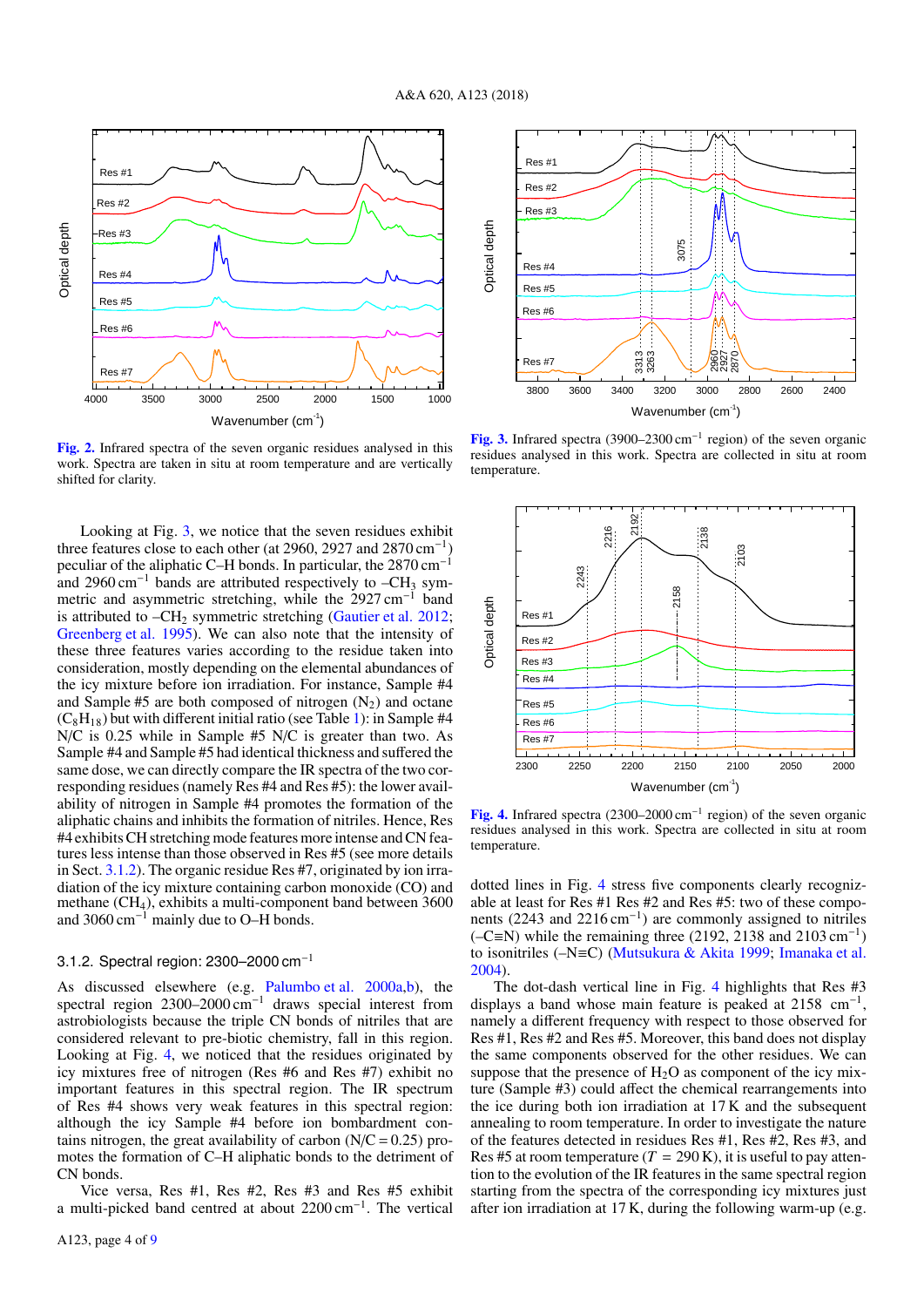

<span id="page-4-0"></span>[Fig. 5.](https://dexter.edpsciences.org/applet.php?DOI=10.1051/0004-6361/201834057&pdf_id=5) Spectra in the  $2320-2025$  cm<sup>-1</sup> region, evolving with the temperature for three icy mixtures after ion exposure. Sample #1  $(N_2:CH_4 + 200 \text{ keV H}^+)$ , Sample #2  $(N_2:CH_4:CO + 200 \text{ keV H}^+)$ , and Sample #3 ( $N_2$ :CH<sub>4</sub>:H<sub>2</sub>O + 200 keV H<sup>+</sup>). *Top panel*: IR spectra of the three samples at 17 K, just after ion irradiation. Central panel shows the IR spectra of the three samples at 120 K, during warm-up. *Bottom panel*: IR spectra of the three corresponding refractory organic residues at room temperature, magnified 10 times for the sake of clarity.

at 120 K) and finally at room temperature. To do that, we consider an icy mixture containing N, C, and H (Sample #1), and two different icy mixtures containing N, C, H, and O (Sample #2 and Sample #3). Top panel of Fig. [5](#page-4-0) shows the IR spectra of the icy samples #1, #2, and #3 at the end of the ion bombardment at 17 K: Sample #2 and Sample #3 exhibit a feature peaked at 2167 cm<sup>-1</sup>. The nature of this band, also detected in some astrophysical sources at low temperature (e.g. [Pendleton et al.](#page-8-33) [1999;](#page-8-33) [Pontoppidan et al.](#page-8-34) [2003;](#page-8-34) [van Broekhuizen et al.](#page-8-35) [2005\)](#page-8-35), has been largely discussed in the past. Now it is commonly attributed to the OCN<sup>−</sup> ion [\(Hudson et al.](#page-8-36) [2001;](#page-8-36) [Novozamsky et al.](#page-8-37) [2001;](#page-8-37) [Bennett et al.](#page-8-38) [2010\)](#page-8-38). As shown in the central panel of Fig. [5,](#page-4-0) the OCN<sup>−</sup> band observed in the two samples is still detected at 120 K during the warm-up, with a greater strength and a slightly different peak position. The absence of this band both at 17 K and at 120 K in the spectrum of Sample #1 is due to the lack of oxygen-bearing species in the initial icy mixture. Nevertheless, at room temperature, the refractory residues Res #1 and Res #2 display a 2200 cm<sup>−</sup><sup>1</sup> multi-peaked band having shape and features very similar to each other (see the bottom panel of Fig. [5\)](#page-4-0) and thus due to the same functional groups. This indicates that



<span id="page-4-1"></span>[Fig. 6.](https://dexter.edpsciences.org/applet.php?DOI=10.1051/0004-6361/201834057&pdf_id=6) Evolution of the position of the band assigned to OCN<sup>−</sup> during the slow warm-up of the irradiated Sample #3 from 17 K to room temperature.

oxygen-bearing species (such as OCN<sup>−</sup> ) do not contribute to the 2200 cm<sup>-1</sup> band observed in the organic residues at room temperature.

As highlighted in the bottom panel of Fig. [5,](#page-4-0) the IR spectrum of Res #3 at room temperature exhibits a band peaked at 2158 cm<sup>-1</sup>, whose attribution is not clear. The position could suggest that the band may be due to OCN<sup>−</sup> trapped in the organic residue at room temperature. In fact starting from the position of the OCN<sup>-</sup> band in the irradiated Sample #3 at 17 K (2167 cm<sup>-1</sup>), we monitored the peak position of this band at different temperatures during the whole warm-up of the icy sample and we recorded a gradual shift towards lower wavenumbers as the sample temperature increases, reaching 2160 cm<sup>-1</sup> at 260 K (see Fig. [6\)](#page-4-1). Then the frequency of the peak recorded for the refractory residue at room temperature (2158 cm<sup>−</sup><sup>1</sup> ) could be compatible with the trend of the recorded peak position of the OCN<sup>−</sup> ion into the ice.

Our experimental results show that the organic residues containing nitrogen, carbon and hydrogen present similar features in the spectral region 2300–2000 cm<sup>−</sup><sup>1</sup> . That is clear looking at Fig. [7,](#page-5-0) where the spectra of Res #4 and Res #5 are magnified six and three times respectively to facilitate the comparison with the spectrum of the residue Res #1. In particular, both Res #1 and Res #5 exhibit the five features stressed by the vertical lines in Fig. [7](#page-5-0) and already mentioned. Moreover the two overall structured bands look very similar one another, although Sample #1 and Sample #5 had different composition and N to C ratio before ion bombardment and they suffered different amount of energy deposited by incoming ions. Even Res #4 presents the same five components although with slight differences: in fact the overall profile of the band is different and the features at 2192, 2138 and 2103 cm<sup>−</sup><sup>1</sup> present slight shifts towards lower wavenumbers. Since Res #4 and Res #5 come from two icy mixtures with identical molecular composition (albeit with different ratio) and suffer identical dose, the differences observed in the two spectra are certainly attributable to the different values of atomic N/C.

#### 3.1.3. Spectral region:  $1900-1000$  cm<sup>-1</sup>

The specific assignment of the features in the spectral region 1900–1000 cm<sup>−</sup><sup>1</sup> is not easy because different functional groups fall in this region often overlapping one another. Looking at Fig. [8,](#page-5-1) we observe an overlap of features in the spectra of the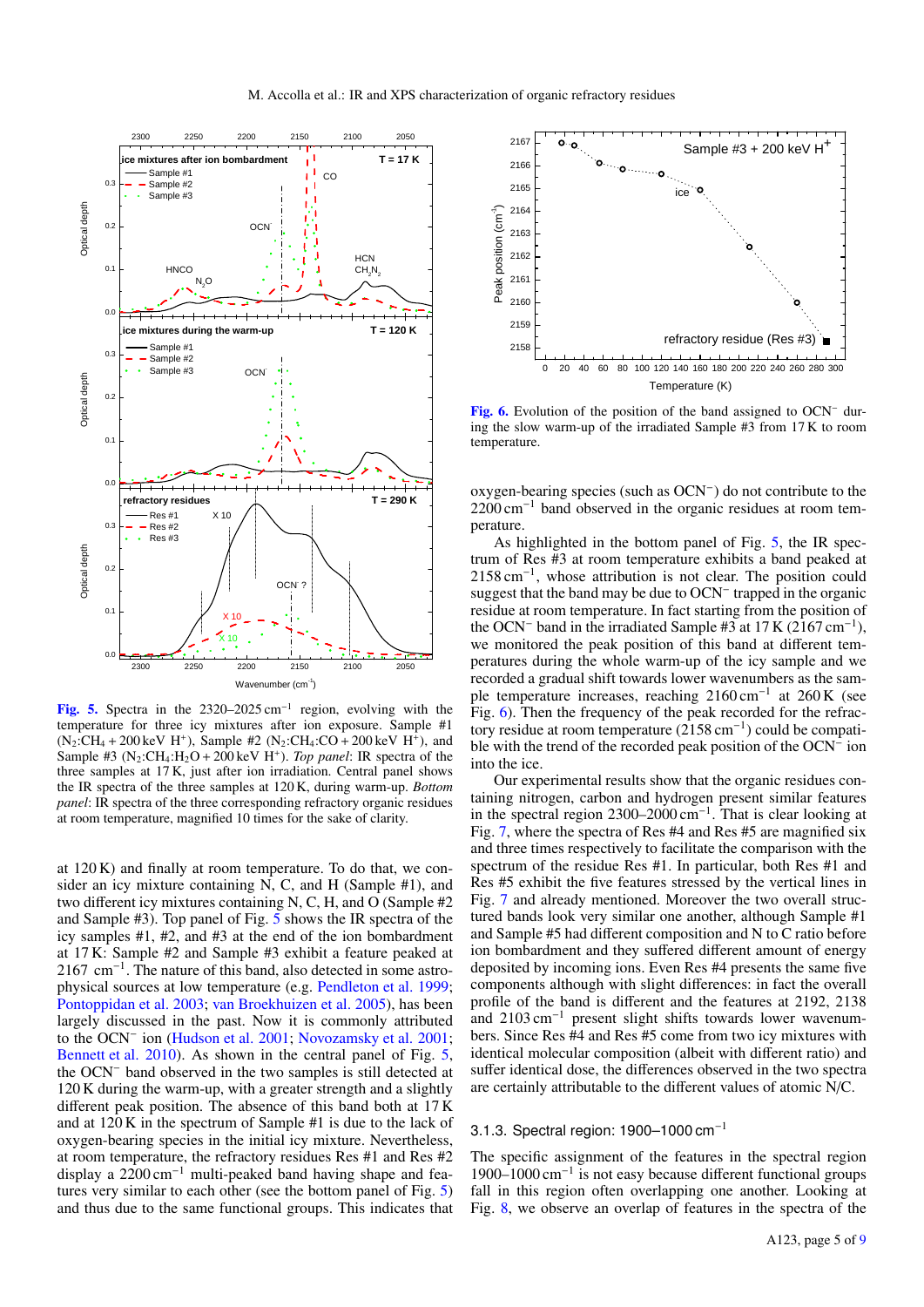

<span id="page-5-0"></span>[Fig. 7.](https://dexter.edpsciences.org/applet.php?DOI=10.1051/0004-6361/201834057&pdf_id=7) Infrared spectra (2300–2000 cm<sup>-1</sup> region) of Res#1, Res #4 and Res #5. The spectra of Res #4 and Res #5 are magnified six and three times respectively for the sake of clarity.



<span id="page-5-1"></span>[Fig. 8.](https://dexter.edpsciences.org/applet.php?DOI=10.1051/0004-6361/201834057&pdf_id=8) Infrared spectra (1900–1000 cm<sup>-1</sup> region) of the seven organic residues analysed in this work. Spectra are collected in situ at room temperature.

seven residues due to a blend of the features of different functional groups. According to the assignment reported in literature (e.g. [Imanaka et al.](#page-8-27) [2004;](#page-8-27) [Dartois et al.](#page-8-39) [2013;](#page-8-39) [Materese et al.](#page-8-6)  $2015$ ), carbonyl stretching modes (C=O) fall at about 1700 cm<sup>-1</sup>,  $sp<sup>2</sup>$  C=C and C=N stretching modes fall between 1650 and 1500 cm<sup>−</sup><sup>1</sup> and NH<sup>2</sup> bending modes at about 1600 cm<sup>−</sup><sup>1</sup> . The presence or the intensity of these features depends on the relative abundances of the elements N, C, O, and H in the initial icy mixtures.

All the seven residues display two features at 1454 and 1376 cm<sup>−</sup><sup>1</sup> that we can assign to the aliphatic C–H bending modes [\(Quirico et al.](#page-8-40) [2008\)](#page-8-40). The presence of these two bands is consistent with the detection of the three bands due to C–H stretching bonds and falling respectively at 2960, 2927 and  $2870 \text{ cm}^{-1}$  (Fig. [3\)](#page-3-1).

Res #7 contains C, O, and H elements and its spectrum displays a sharp band peaked at  $1716 \text{ cm}^{-1}$  due to C=O stretching mode probably indicating the presence of aldehydes, ketones and/or carboxylic acids. The 1716 cm<sup>−</sup><sup>1</sup> feature could also be present in the spectra of Res #2 and Res #3 blended in the broad band centred at about 1600 cm<sup>−</sup><sup>1</sup> . Res #1 contains N, C, and H elements and its multi-component broad band between

<span id="page-5-2"></span>Table 2. Elemental composition of three organic residues by XPS analysis.

| Res#1       |       | <i>Peak position</i> (eV) |       |       |
|-------------|-------|---------------------------|-------|-------|
| $C(73.4\%)$ | 285.0 | 286.5                     | 288.1 |       |
| N(21.8%)    | 399.6 |                           |       |       |
| $O(3.6\%)$  | 532.2 |                           |       |       |
| Res#4       |       | <i>Peak position</i> (eV) |       |       |
| $C(94.0\%)$ | 285.0 | 286.5                     | 288.1 |       |
| $N(2.4\%)$  | 399.7 |                           |       |       |
| $O(3.6\%)$  | 532.6 |                           |       |       |
| Res#3       |       | Peak position (eV)        |       |       |
| C(64.5%)    | 285.0 | 286.5                     | 288.1 | 289.0 |
| $N(18.4\%)$ | 400.1 | 398.5                     |       |       |
| $O(17.1\%)$ | 532.6 | 531.5                     |       |       |

1740 and 1480 cm−<sup>1</sup> exhibits at least two peaks at about 1630 and 1580 cm<sup>-1</sup> due to different functional groups such as  $C=N$ heteroaromatics, C=C aromatics (stretching) and  $-NH<sub>2</sub>$  (bending). Res #4, Res #5, and Res #6 do not contain oxygen and their spectra do not display intense features in this region: the weak feature at 1639 cm<sup>−</sup><sup>1</sup> observed in the spectrum of Res #4 and Res #5 (see vertical line in Fig. [8\)](#page-5-1) may be due to regular imines (CN double bonds).

#### 3.2. XPS spectroscopy

X-ray photoelectron spectroscopy analyses are performed on three organic residues (Res #1, Res #3, and Res #4) with the aim of evaluating the surface elemental composition and the main organic chemical functional groups present in the samples, keeping in mind the elements of the respective icy mixtures. The observed atomic concentrations (%) are reported in Table [2.](#page-5-2)

The XPS spectrum of the residue Res #1 reveals the presence of carbon (∼73.4%), nitrogen (∼21.8%) and a small amount of oxygen (less than 4%). In the high-resolution spectrum of the C1s region (Fig. [9\)](#page-6-0), we can observe the presence of a main band centred at 285.0 eV (blue line), a shoulder positioned at binding energy of 286.5 eV (red line) and a very weak band detected at 288.1 eV (green line). The band at 285.0 eV is compatible with the presence of the  $CH<sub>x</sub>$ , C–C or C=C moieties, which is consistent with the detection of the alkyl and unsaturated groups in the FTIR spectra (e.g. the features due to the C–H stretching modes in Fig. [2\)](#page-3-0). The C1s component located at 286.5 eV can be described as the contribution from carbon and nitrogen species (C–N, C=N and C≡N) as discussed by [Nuevo et al.](#page-8-41) [\(2011\)](#page-8-41). The low-intensity band positioned at the highest binding energy, specifically at 288.1 eV, is likely due to bonds formed between carbon and oxygen, such as carbonyl groups (e.g. [Kaba et al.](#page-8-42) [2005;](#page-8-42) [Ahmed et al.](#page-8-43) [2013\)](#page-8-43). The presence of oxygen in Res #1 is not expected because of the lack of oxygenbearing species in the icy mixture of Sample #1; nonetheless, the formation of C=O species can reasonably occur as the result of the reaction of the surface reactive species with the atmospheric  $H_2O$  and/or  $O_2$ . The N1s XPS region of Res #1 shows a band positioned at 399.6 eV with a FWHM of 2.4 eV (Fig. [9\)](#page-6-0). The large width of the band suggests the presence of a variety of nitrogen-containing species. Additionally, the BE is lower than the typical BE value found for single N–H, N–C bonds (∼400.0 eV), suggesting that species with electron-rich nitrogen functionalities (e.g. C=N/C≡N) are present (e.g. [Hsu et al.](#page-8-44) [2010;](#page-8-44) [Matsuoka et al.](#page-8-45) [2012\)](#page-8-45). This is strongly supported by the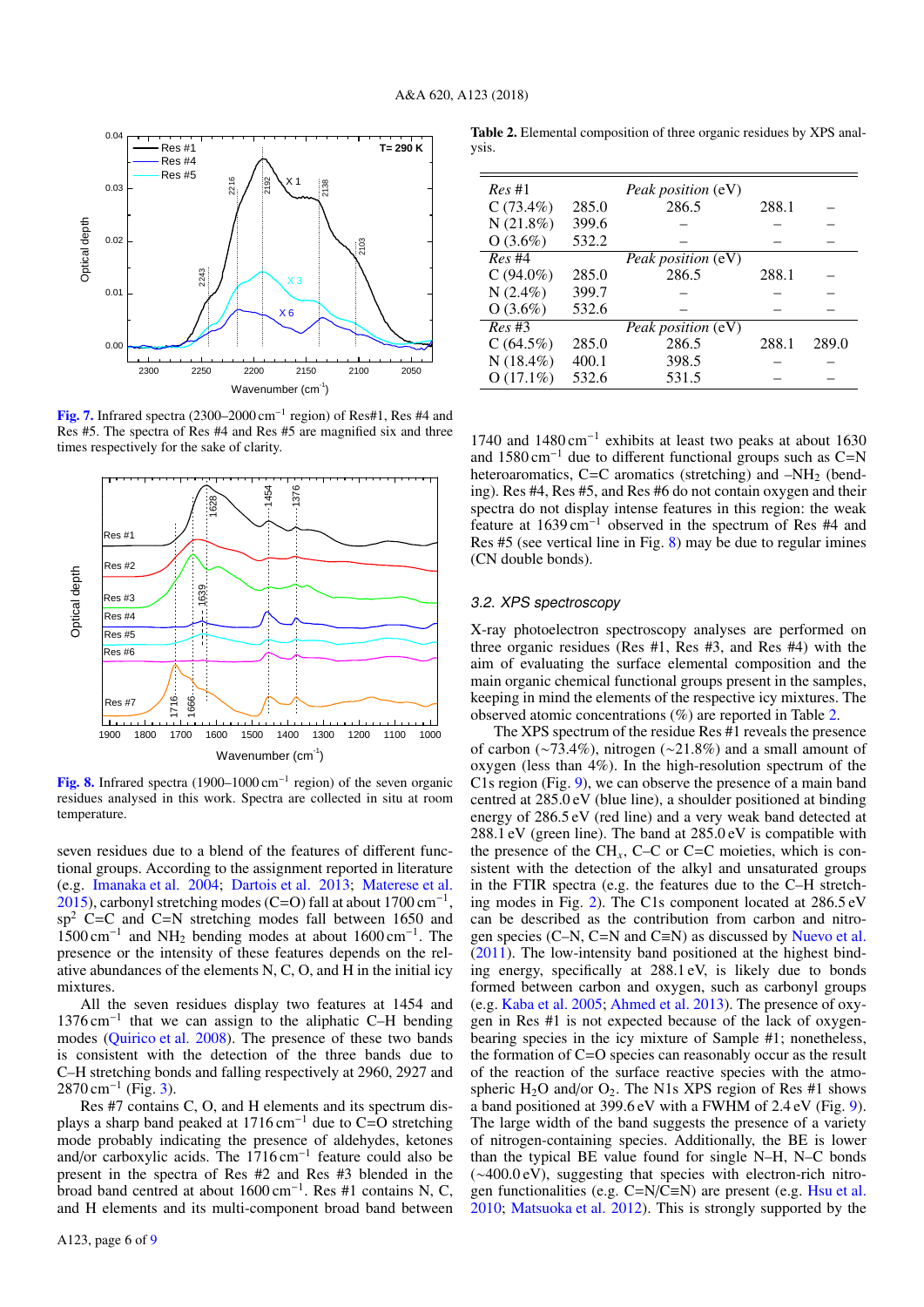

<span id="page-6-0"></span>[Fig. 9.](https://dexter.edpsciences.org/applet.php?DOI=10.1051/0004-6361/201834057&pdf_id=9) XPS spectra of Res #1, Res #3, and Res #4 in the C1s, N1s, and O1s spectral regions.

FTIR features showing the presence of imine  $(\sim 1640 \text{ cm}^{-1})$  and nitrile groups (~2200 cm<sup>-1</sup>), as well of amines (~3400 cm<sup>-1</sup>). It is to be noticed, in addition, that there is a good correspondence between the XPS percentage of the band at 286.5 eV in the C1s region (22.5%) and the atomic percentage of the nitrogen in the sample (21.8%, see Table [2\)](#page-5-2). The weak signal in the O1s region (Fig. [9\)](#page-6-0) consists of a broad band (FWHM =  $2.6 \text{ eV}$ ) with the maximum positioned at  $532.2 \text{ eV}$ , which is compatible with the presence of different typologies of C=O bonds. The presence of the oxygen-containing moieties in the sample is negligible and essentially due to the surface or environment interaction.

The XPS analysis of Res #4, obtained by ion irradiation of the icy mixture  $N_2:C_8H_{18}$  (1:1), indicates the presence of carbon (94.0%), nitrogen (2.4%) and, similarly to the Res #1, a small amount of oxygen (3.6%). If compared to Res #1, the amount of nitrogen is notably reduced by a factor of ten. As results, Res #4 is mainly constituted of C–C/C=O and C–H containing species. The different compositions observed in the two samples Res #1 and Res #4 are roughly ascribable to the following factors: i) the different C to N atomic ratio of the two mixtures; and ii) the different reactivity of the two hydrocarbons. Although different concentrations are observed, similar organic functionalities are found in both residues. The C1s spectral region of the Res #4 (Fig. [9\)](#page-6-0) shows the predominant presence of the C1s component centred at 285.0 eV due to the CH<sub>r</sub>, C–C and C=C moieties, a small band at 286.5 eV and a negligible band at 288.1 eV. The predominant presence of CH*x*, C–C and C=C moieties is also supported by FTIR data which show intense modes of the aliphatic CH<sub>x</sub> at 2900 cm<sup>-1</sup>. The component at 286.5 eV is attributed to the presence of the CN species similarly to the N1s XPS spectrum of the Res #1. In this case,

the contribution at higher BE values (288.1 eV) associated to the presence of oxidized carbon species is negligible. Despite the lower intensity, the shape and the position of N1s band of the Res #4 (Fig. [9\)](#page-6-0) are similar to those observed for Res #1 (FWHM =  $2.4 \text{ eV}$  and BE = 399.7 eV), indicating the presence of C=N/C≡N. The small amount of nitrogen detected by XPS is in agreement with the low intensity of the FTIR modes at 2200 cm<sup>-1</sup> and at 1640 cm<sup>-1</sup> associated to -C≡N/-N≡C and C=N respectively. Finally, the low O1s band (Fig. [9\)](#page-6-0) suggests the presence of oxidized species, due to the interaction of the surface with the environment analogously with Res #1. Therefore the XPS characterization of Res #1 and Res #4 indicates that either methane or octane in presence of  $N_2$  in the irradiated icy mixtures leads to the formation of C–C, C=C, and C–N, C=N, and C≡N functionalities. However, different percentages are found due to different lengths of the hydrocarbon chains.

In order to better elucidate the effect of the presence of water in the icy mixture, we analysed Res #3, the organic residue produced from the proton bombardment of the icy mixture  $N_2$ :CH<sub>4</sub>:H<sub>2</sub>O (1:1:1). The X-ray photoelectron spectroscopy analysis shows the presence of carbon (∼64.5%), nitrogen (∼18.4%) and oxygen (∼17.1%). In this case, the fraction of oxygen is greater compared to Res #1 and Res #4 because of the presence of water in the frozen gas mixture before ion irradiation. The high-resolution spectrum of the C1s region (Fig. [9\)](#page-6-0) shows a structured signal that can be fitted with three main components picked at 285.0, 286.5, 288.1 and a small contribution at 289.0 eV. The latter, which is assigned to the presence of carboxylic acid (–COOH), is not revealed in the spectra of the other two samples Res #1 and Res #4 and it is reasonably due to the action of the water in the icy mixture. The contribution relative to the hydrocarbon species lying at 285.0 eV is lower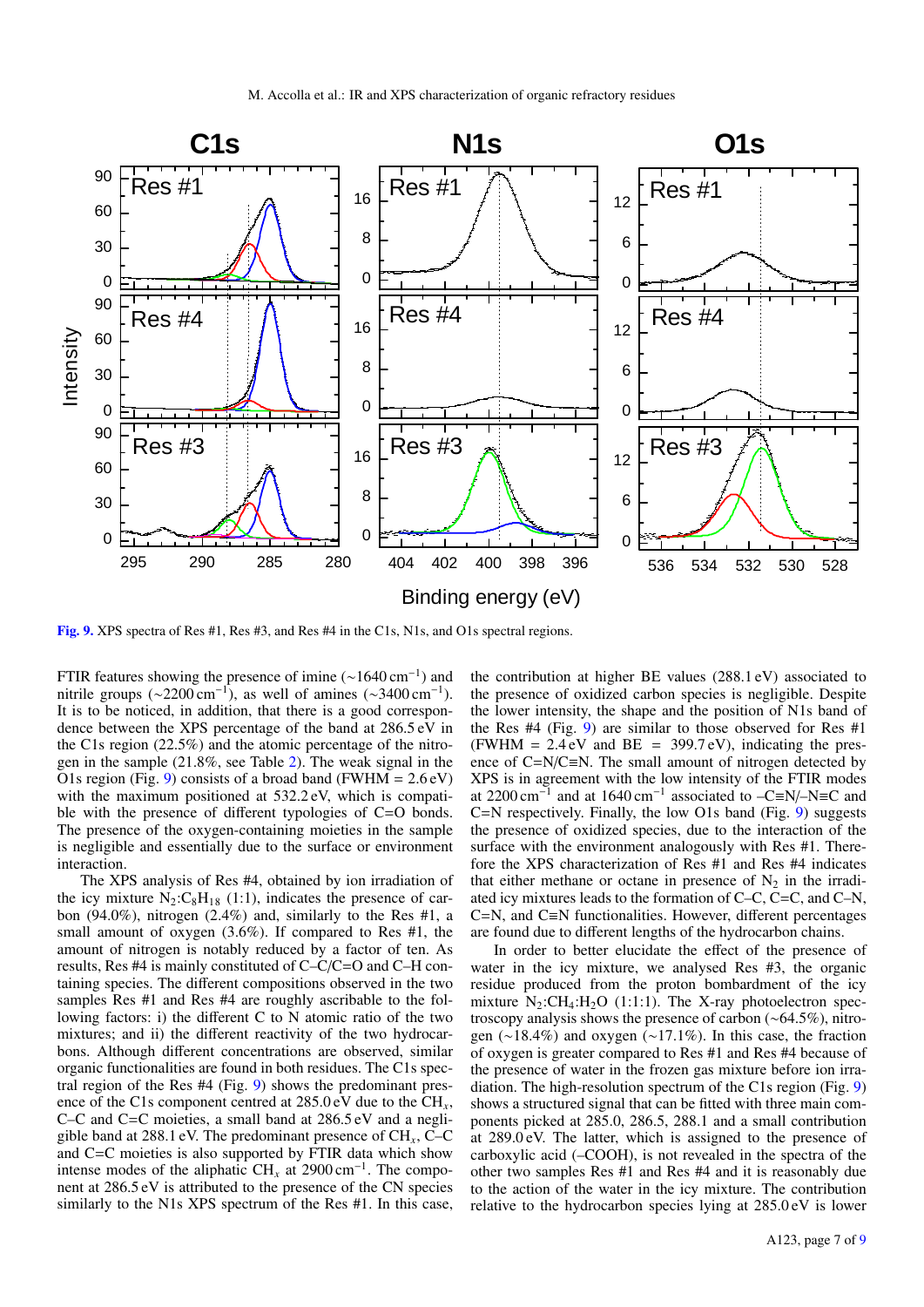compared to the contribution of these species observed in the previous residues in agreement with the lower intensity of the  $CH<sub>x</sub>$  features (at about 2900 cm<sup>-1</sup>) observed in the FTIR spectra. The band at 286.5 eV is associated to the contributions from  $CN (C-N, C=N, C=N)$  groups similarly to the previous residues. In this case some contribution due to C–O containing species cannot be excluded. It is of interest to notice that the band at 288.1 eV, also present in the XPS spectra of Res #1 and Res #4 as result of C-oxidation due to oxygen contamination, is significantly increased in the spectrum of the Res #3, as expected for the presence of the water in the mixture. We note that in the literature, the position of this band could be associated to the C of N=C=O<sup>-</sup> ions [\(Mavis & Akinc](#page-8-46) [2006\)](#page-8-46). However the presence of amides (>N–C=O) cannot be excluded. The formation of OCN<sup>−</sup> or amides could be due to the interaction between water and the organic C≡N residues (e.g. hydrolysis). In order to better clarify this point, it is important to compare the N1s and O1s spectral features of the samples obtained in presence (Res #3) and in absence of water (Res #1 and Res #4). The N1s signal of Res #3 appears asymmetric and narrower with respect to the two previous cases, showing a main band positioned at 400.1 and a much smaller contribution at 398.5 eV both with FWHM of 1.8 eV. The interpretation of the peak at 400.1 eV is not unambiguous, being compatible with the presence of amine and amides (e.g. [Amaral et al.](#page-8-47) [2005;](#page-8-47) [Ramanathan et al.](#page-8-48) [2005;](#page-8-48) [Rao et al.](#page-8-49) [2014\)](#page-8-49). The band at 398.5 eV can be due to the presence of electronrich nitrogen atoms as in the case of aromatic imine (e.g. [Yamashige et al.](#page-8-50) [2005;](#page-8-50) [Kretschmann et al.](#page-8-51) [2007\)](#page-8-51). We note the lack of the component lying around 399.6–399.7 eV, associated to the nitrile groups [\(Gammon et al.](#page-8-52) [2003\)](#page-8-52). This could be related to the abrupt decrease of the intensity of the IR band peaked at 2158 cm<sup>−</sup><sup>1</sup> over time: in fact, following by IR spectroscopy the natural evolution over time of a organic residue identical to Res #3, we note that the band peaked at 2158 cm<sup>−</sup><sup>1</sup> exhibits a gradual reduction in intensity over time, decreasing by 60% after two weeks and almost by 100% after 150 days. In addition, the O1s spectrum of Res #3 presents an asymmetric signal with a main component at 531.5 eV and a shoulder at 532.6 eV. The latter is commonly attributed to generic C–O/C=O bonds, whilst the band at a value as low as 531.5 eV is typically reported for oxygen with a partial negative character as expected for OCN<sup>−</sup> or amides (e.g. [Clochard et al.](#page-8-53) [2007;](#page-8-53) [Rück-Braun et al.](#page-8-54) [2013\)](#page-8-54). Thus XPS data support the spectral findings obtained by the FTIR technique, which show notable differences in the absorption features between 1600–1700 cm<sup>−</sup><sup>1</sup> . Our results indicate that the composition of the organic residue is strongly affected by the presence (or the lack) of  $H_2O$  which induces the formation of OCN<sup>−</sup> functionalities.

## <span id="page-7-0"></span>**4. Discussion**

The comparative study of the seven organic residues presented in this work points out the chemical similarities and differences between them. For instance, all the solid samples here analysed display the aliphatic C–H stretching (2960, 2927 and 2870 cm<sup>-1</sup>) and bending  $(1454 \text{ and } 1376 \text{ cm}^{-1})$  features, namely every icy mixture containing hydrocarbons, if subjected to ion irradiation, produces organic residues having long aliphatic chains. The intensity of these features depends on the relative atomic abundance and on the total amount of energy released by ions on the ice.

If the icy mixture contains nitrogen, as well as hydrogen and carbon (e.g. Sample #1, Sample #4, and Sample #5), the proton bombardment and the following annealing to room temperature produces an organic residue whose infrared spectrum exhibits a structured feature in the region 2300–2000 cm−<sup>1</sup> due to nitrile and isonitrile terminal groups. Indeed, we can assert that the three residues, Res #1, Res #4, and Res #5, contain similar functional groups as the same five components of the 2200 cm−<sup>1</sup> feature are recognizable for each sample (see Fig. [7\)](#page-5-0). In this paper, Res #1 is taken as example of organic residue obtained after ion irradiation of an icy mixture containing carbon, hydrogen and nitrogen, but free of oxygen. Looking at the spectrum of Sample #1 just after proton bombardment at 17 K and at 120 K during the warm-up, the features observed in the region 2300–2000 cm−<sup>1</sup> are weaker than those observed for Sample #2 and Sample #3 (see top and central panel of Fig. [5\)](#page-4-0). However, at room temperature, Res #1 displays a strong and structured feature in the same spectral region. This demonstrates that additional chemical changes occur at temperatures higher than 120 K during the warm-up, when molecules and radicals become more mobile and could react each other more readily.

Both Sample #2 and Sample #3 contain hydrogen, carbon, nitrogen, and oxygen. However, their corresponding organic residues (Res #2 and Res #3) do not display the same functional groups that give rise to the  $2200 \text{ cm}^{-1}$  feature. This is evident looking at the infrared spectra of the two samples in the region 2300–2000 cm<sup>−</sup><sup>1</sup> : both show two multi-peaked bands, but with profiles and components different one another. Thus Res #2 exhibits a 2200 cm<sup>-1</sup> feature comparable to those observed for Res #1, Res #4, and Res #5 (see the bottom panel of Fig. [5\)](#page-4-0), whereas Res #3 displays a quite sharp feature centred at 2158 cm<sup>−</sup><sup>1</sup> . We think that the presence of water as component of Sample #3 can affect the chemical rearrangements during proton bombardment at 17 K and especially during the annealing to room temperature, preventing or reducing the formation of molecules containing nitrile and iso-nitrile groups and encouraging the formation of molecules containing amide groups, as already stressed by commenting the XPS spectra in the previous section. Looking at the IR spectrum of Res #3, we are not sure about the chemical groups responsible of the band centred at 2158 cm<sup>-1</sup>, even if we hypothesize a contribution of OCN<sup>-</sup> still trapped in the organic residue (Res #3) at room temperature. OCN<sup>-</sup> ion is one of the new species formed at 17 K after energetic processing of a frozen icy mixture containing oxygen, carbon and nitrogen bearing species (e.g. [van Broekhuizen et al.](#page-8-35) [2005\)](#page-8-35). Indeed it has been detected both in Sample #2 and in Sample #3 after proton bombardment (see the top panel of Fig. [5\)](#page-4-0). During the annealing of Sample #3, we have recorded the OCN<sup>−</sup> peak position as a function of the sample temperature: we recognize a gradual shift towards lower wavenumbers as the sample temperature increases, from 2167 cm<sup>−</sup><sup>1</sup> at 17 K– 2160 cm<sup>-1</sup> at 260 K. Therefore the frequency of the peak observed for the refractory residue at room temperature (2158 cm<sup>−</sup><sup>1</sup> ) could be compatible with the trend of the recorded peak position of the OCN<sup>-</sup> ion into the ice, as shown in Fig. [6.](#page-4-1)

In this section, we are mainly focusing on the spectral region  $2300 - 2000 \text{ cm}^{-1}$  due to its link with astrobiological studies. In fact the triple CN bond stretching mode of nitriles considered relevant to pre-biotic chemistry falls in this region. The role of nitriles in formation of various pre-biotic compounds has been illustrated by [Matthews & Minard](#page-8-55) [\(2006\)](#page-8-55). Our experimental results demonstrate that the presence of oxygen in the icy samples is not necessary for the formation, at room temperature, of the multi-component band at 2200 cm<sup>−</sup><sup>1</sup> that we identify with nitrile (– $C \equiv N$ ) and isonitrile (– $N \equiv C$ ) functional groups.

The refractory residues containing nitrogen, such as those analysed in this paper, seem to be good analogues of the